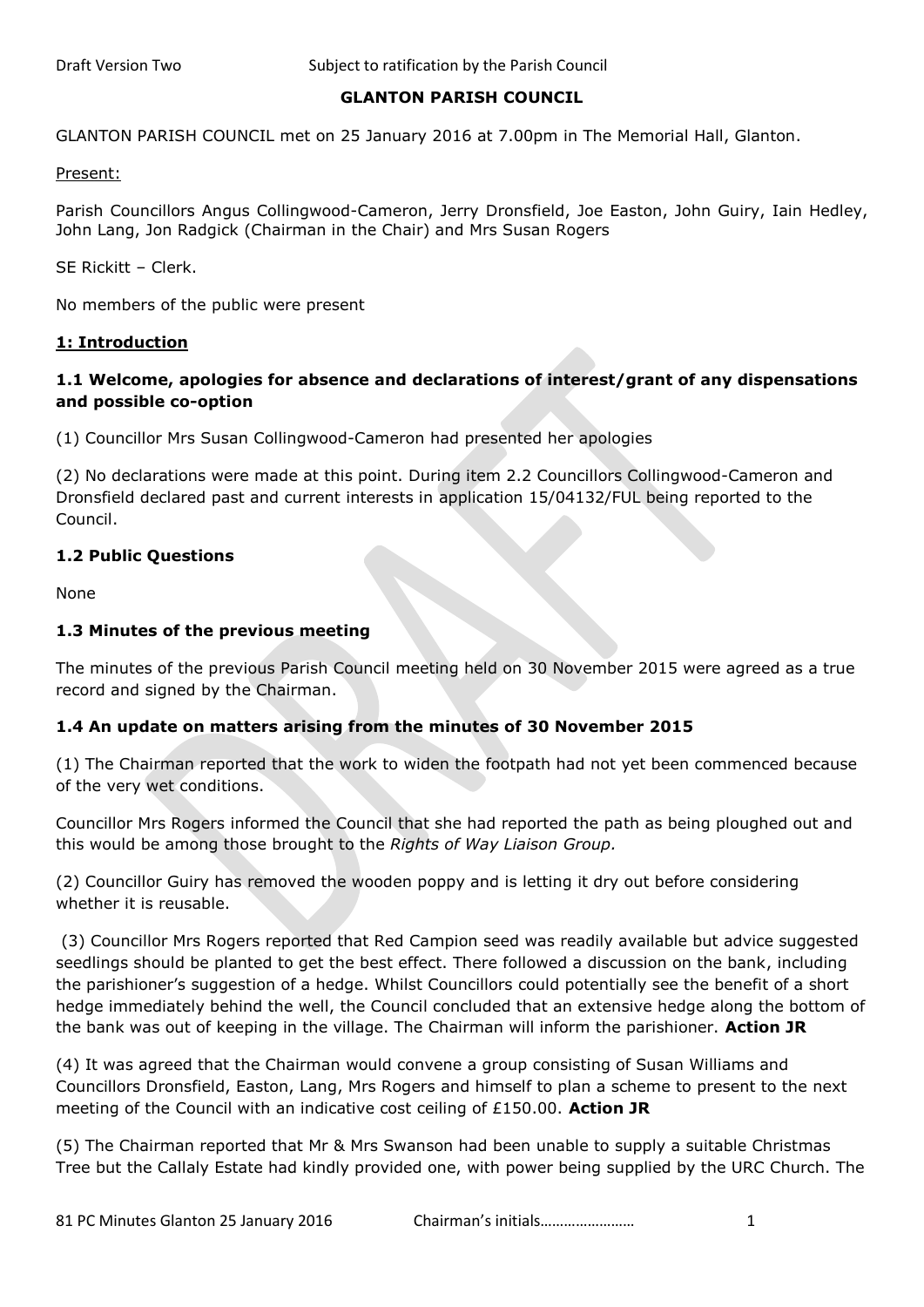Council unanimously resolved to record their formal thanks to Mr & Mrs Swanson for having their gardeners collect and erect the Tree, The Callaly Estate and the URC Church for their help.

(6) The Highway signs need attention. The clerk was asked to speak to relevant officers on the phone. **Action SER**

*Note: It was confirmed after the meeting that the stump of the light column has been removed.*

# **2: Items for discussion and potential decisions**

## **2.1 Reports from the County Councillor**

County Councillor Bridgett was absent.

# **2.2 Planning**

There were no current planning applications to consider but Councillor Radgick reported on the responses given to two applications following consultation with Councillors.

- 15/03916/FUL Proposed two dwellings Land West Of Heather Cottage Front Street no objection but requested a screening condition
- 15/04132/FUL Proposed new dwelling to land west of No. 21 West Turnpike no objection

# **2.3 The Snow Squad**

(1) The Council endorsed the Chairman's decision to abandon the three separate groups. There are about a dozen volunteers to help with lifts and shopping. Councillor Radgick will act as the coordinator.

(2) Once the winter is over, the Council will seek consent to move the grit bin on West Turnpike to the southern side of the road. The clerk requested that he be provided with the reference number so he could contact the Highways Dept. **Action JL**

*Note: After the meeting it was confirmed that the grit bins in the village are full.*

# **2.4 Highway Drainage**

The Chairman drew attention to a parishioner's concerns about the capacity of the drains to cope in the recent heavy rain. Councillor Guiry reported that the water table was probably the highest he had known as springs were emerging in locations where no springs had been in the past. He advised Highways of the problem; Councillor Collingwood-Cameron endorsed those comments and reported that earth banking had been used to direct the flow under the stone wall and into his field, potentially undermining the wall as well as crating a bog in the field. The drains, especially outside The Smithy, require attention. The clerk was asked to speak to relevant highway officers on the phone. **Action SER**

# **3: Items for Information**

# **3.1 Forthcoming Village activities**

(1) Councillor Easton reported that the coffee mornings and lunch clubs were continuing, the coffee morning between 10.00am and noon on Wednesdays 10 February and 9 March. The lunch club was to be held between noon and 2.00pm on Wednesdays 27 January, 24 February and 23 March.

(2) There will be a Race Night in aid of the Hall and the Show on Friday 26 February.

# **3.2 Details of any meetings attended by Councillors or the clerk**

81 PC Minutes Glanton 25 January 2016 Chairman's initials…………………… 2